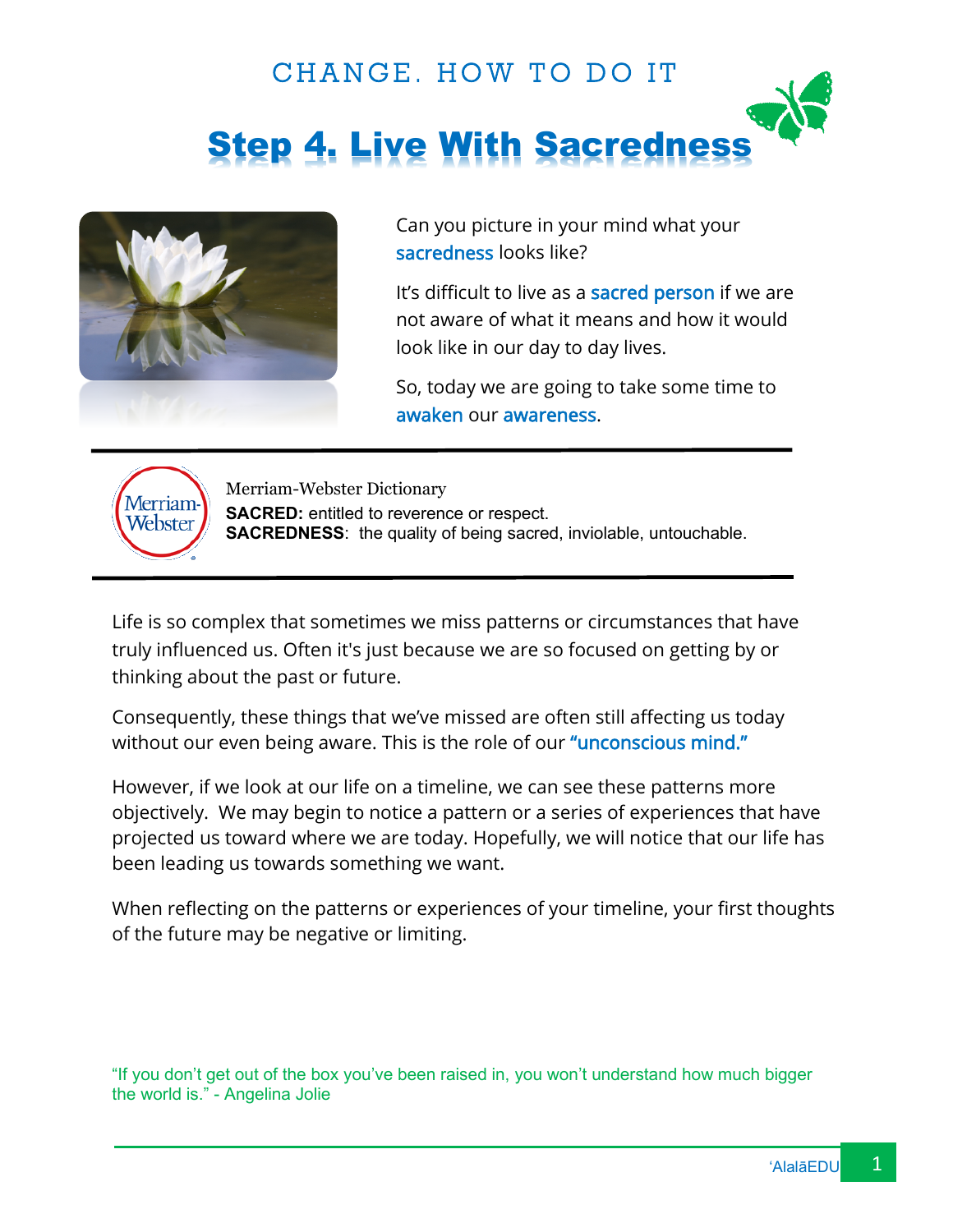## CHANGE. HOW TO DO IT



But remember, we learned that you can change and create what you want in life by finding evidence for something greater than your limiting B.S.

Once something that was locked in your unconscious mind passes through your subconscious mind and moves into the awareness of your conscious mind, you now have the power to

do CHANGE!

#### Your Life on a Timeline

Starting at birth, make a list of all significant events that occurred until the present. Star key events, negative or positive lessons, turning points, and key people.

Age 5 – 16 Age 17 – 21 Age 22 – 30 Age 31 – 40 Age 41 – 50 Age 51 – 60 Age 61 - 70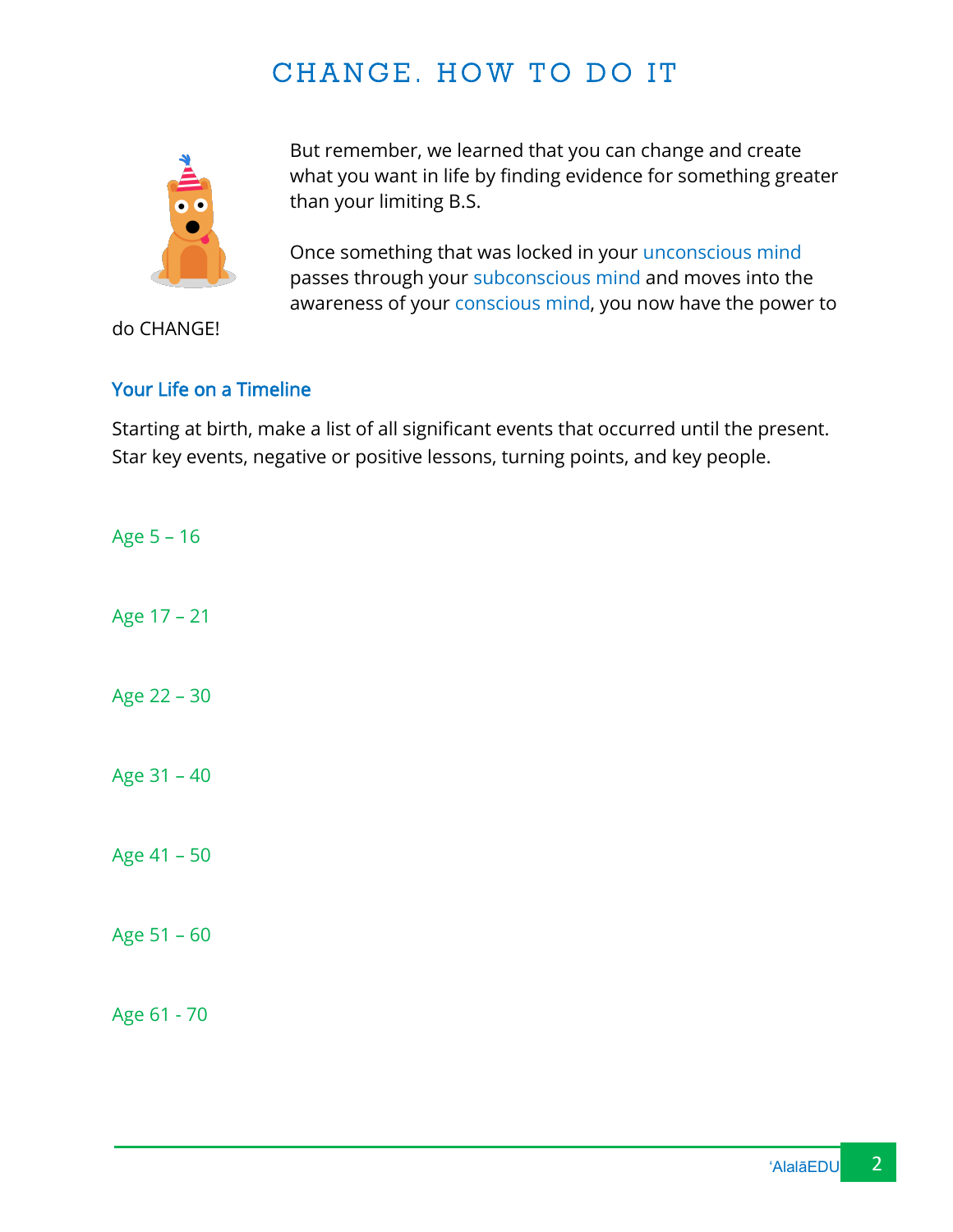## CHANGE. HOW TO DO IT



To live in the awareness of your sacred identity, you must say a very strong NO from now on to any experiences 1) that take from your "Natural Life Supporting Power," 2) that conflict with your "Empowering Beliefs," 3) that marginalize you in such a way that you are unable to live as the "Sacred Person" that you are.

Take a look at the wheel below. Are you ready to live with sacredness?

**NATURAL LIFE**